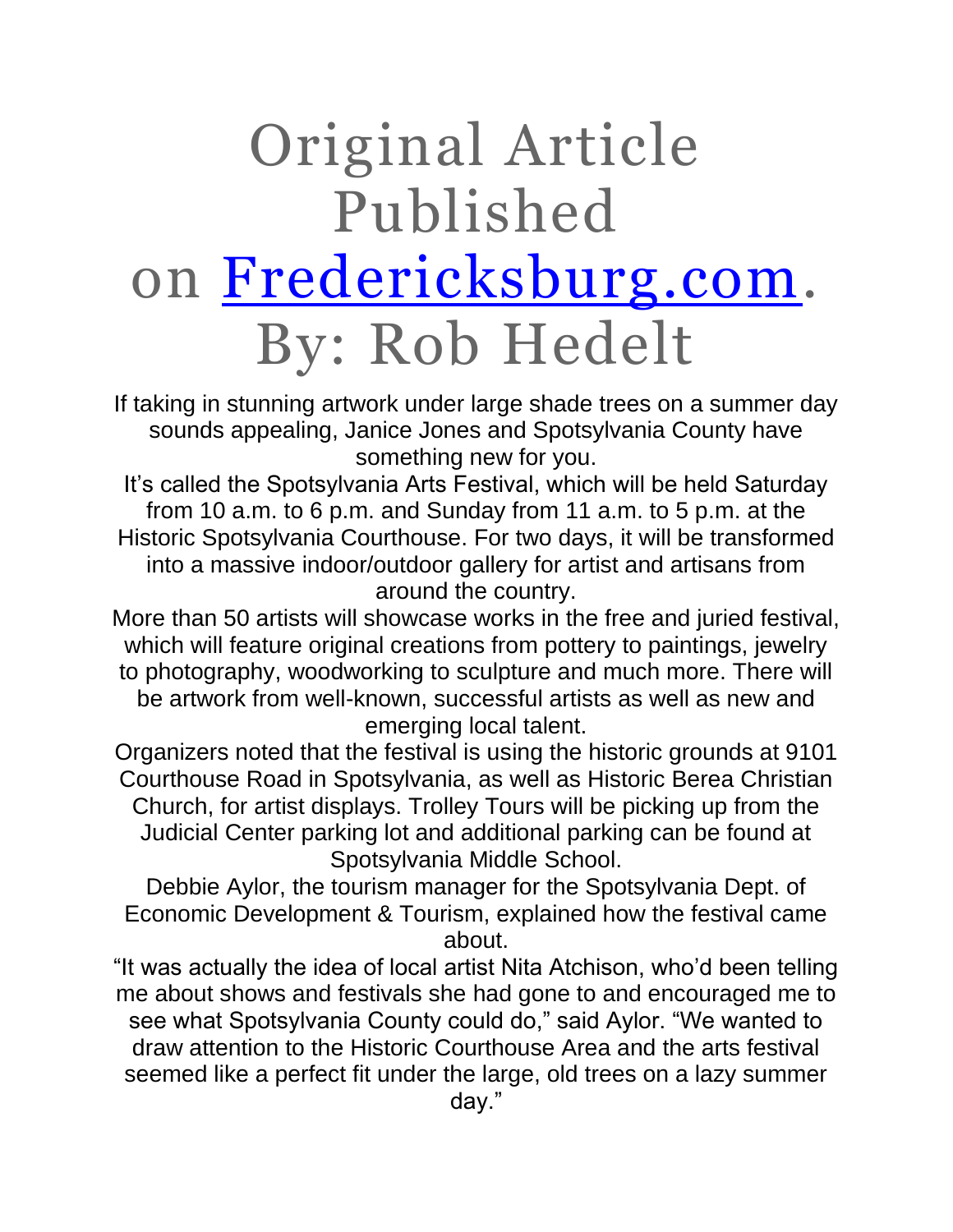She said some quick checking in the artistic community steered her to Janice Jones, "who has taken on the event with a passion." Jones operates JART Inc., a nonprofit organization which supports artists and art groups. Jones said that JART's charter states it will return profits to the community where they were earned for art and artrelated activities. Spotsylvania County Schools' arts programs will benefit from their donation.

I met Jones years ago in King George County doing a story on her participation in an annual arts studio tour there.

She has worked in every medium from pastels to watercolors, painting on ceramics in one long stretch and branching out eventually to collages and jewelry.

Now living in Westmoreland County, she said the idea behind the Spotsylvania Arts Festival is to stimulate art in the region by bringing in artists of all types from our area and from far-flung spots all around the country.

When we talked months ago, she was trekking to shows and festivals all around the region and country, putting out the word that the newest juried festival would be happening this August in Spotsylvania County. She said that like all successful festivals, this new one in Spotsylvania will include vendors selling a variety of American, Caribbean,

Mediterranean and Mexican foods as well as kettle corn, Kona ice, soft-serve ice cream, funnel cakes and more.

There will also be some musicians lending their talents to put sounds on the breeze, as well as dancers, street performers and more.

The Spotsylvania Ballet Company will perform Saturday afternoon.

"We have 50-plus top-notch exhibitors, some featured on website— SpotsyArtsFestival.com—and others on our Facebook page, facebook.com/SpotsyArtsFestival."

Jones said that a marketing company helped to get the word out. "I think we are listed on every calendar from Pennsylvania to North Carolina and West Virginia," she said, "though we might have missed a few."

She urged visitors to register at the festival's hospitality tent to win one of two \$100 festival dollars gift cards, which can be used on purchases from any of the artisans.

Jones said that she's been organizing artists workshops here and in